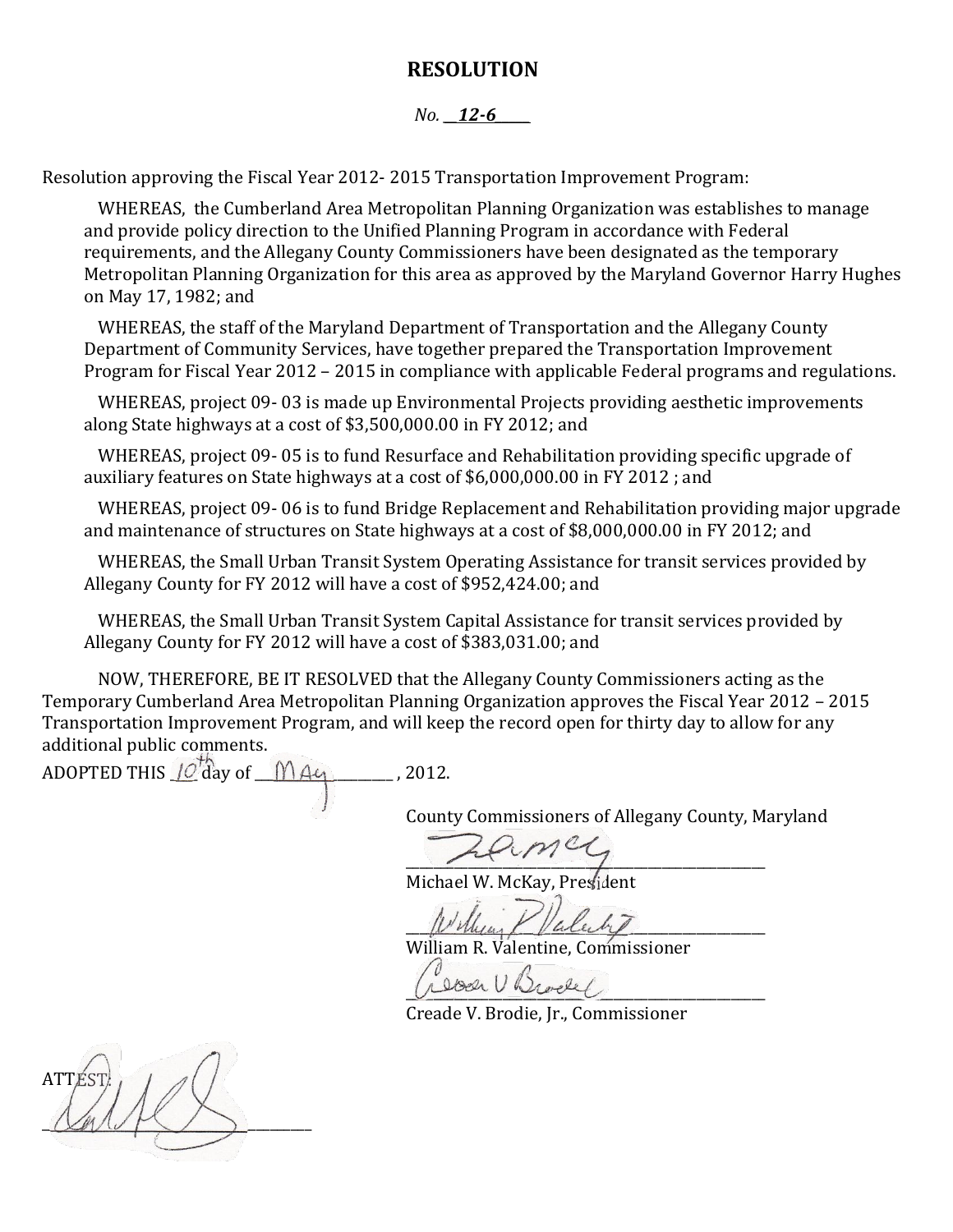# **CUMBERLAND URBANIZED AREA FY 2012-2014 TRANSPORTATION IMPROVEMENT PROGRAM**

| Project Code            | $09-3$                                                                              |                       | <i>STIP#</i> | <b>SPP Categories 1</b> |                             |       |       |  |
|-------------------------|-------------------------------------------------------------------------------------|-----------------------|--------------|-------------------------|-----------------------------|-------|-------|--|
|                         | <i>Project Name</i> Environmental Projects                                          |                       | Limits       | Areawide                |                             |       |       |  |
|                         | <i>Improvement Description</i> Provide aesthetics improvements along State highways |                       |              |                         |                             |       |       |  |
|                         | Responsible Agency SHA/MDOT                                                         |                       |              |                         |                             |       |       |  |
|                         |                                                                                     |                       |              |                         |                             |       |       |  |
| <b>Current Lanes</b>    |                                                                                     | Current Road Type     |              |                         | Proposed Lanes              |       |       |  |
| <b>Miles</b>            | Highway System                                                                      | Primary/<br>Secondary |              | Funding                 | INT/NHS/STP<br><b>Other</b> | Ratio | 80/20 |  |
| <b>Related Projects</b> |                                                                                     |                       |              |                         |                             |       |       |  |

*Comments* Bringing forward \$500,000 for preliminary engineering in FY 2012 from construction in FY 2014.

|                 | <b>BIENNIAL</b> | <b>ELEMENT</b> |         | <b>POST</b> | FY 2012-2014 |
|-----------------|-----------------|----------------|---------|-------------|--------------|
| Phase           | FY 2012         | FY 2013        | FY 2014 | FY 2014     | <b>TOTAL</b> |
| PP              |                 |                |         |             |              |
| PE (State)      | 130             | 30             | 30      |             | 190          |
| PE (Fed)        | 520             | 120            | 120     |             | 760          |
| <b>ROW</b>      |                 |                |         |             |              |
| CONSTR. (State) | 570             | 570            | 470     |             | 1,610        |
| CONSTR. (Fed)   | 2,280           | 2,280          | 1,880   |             | 6,440        |
| Total (State)   | 700             | 600            | 500     |             | 1,800        |
| Total (Fed)     | 2,800           | 2,400          | 2,000   |             | 7,200        |
| TOTAL           | 3,500           | 3,000          | 2,500   |             | 9,000        |

Project Cost (000's)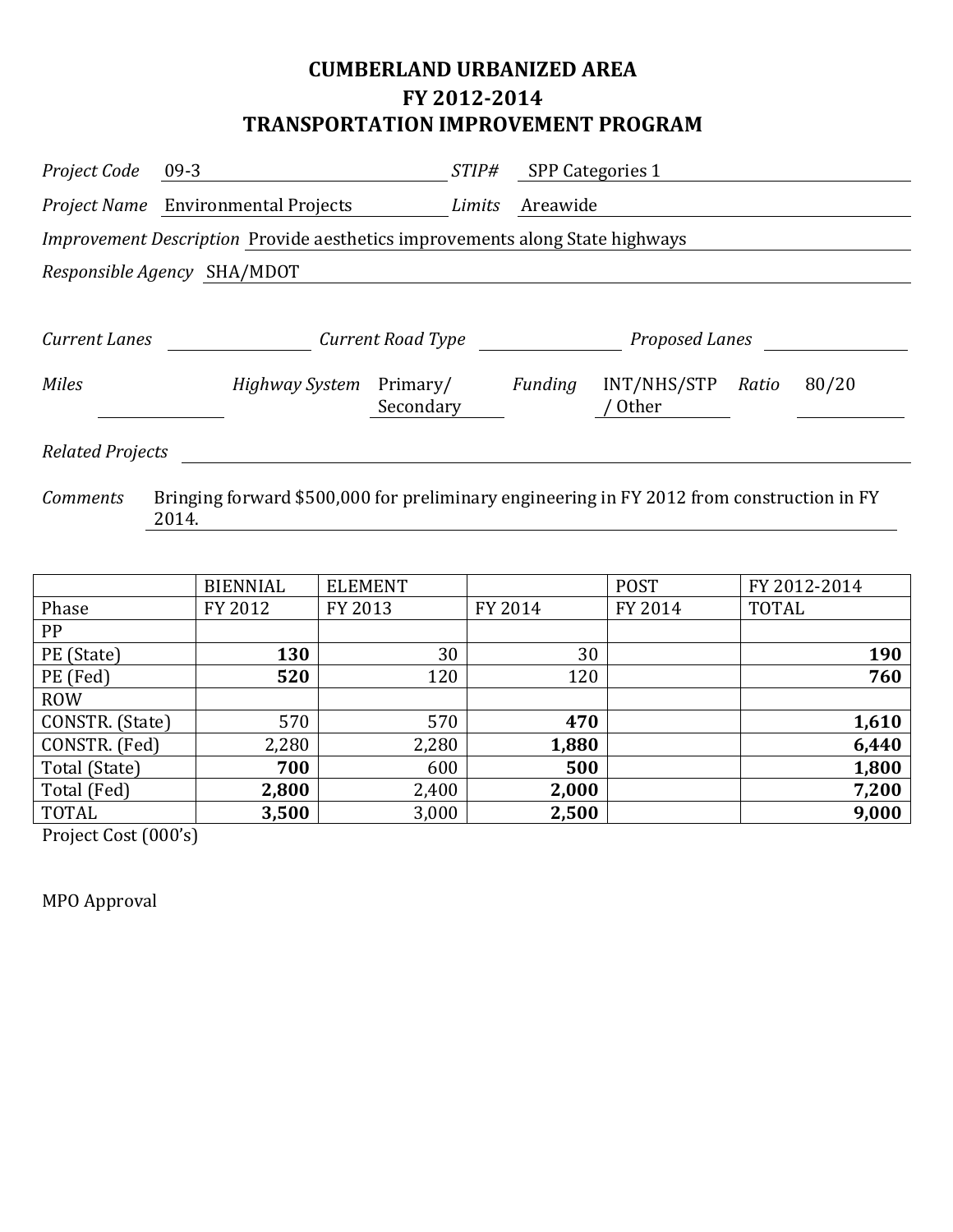#### **CUMBERLAND URBANIZED AREA FY 2012-2014 TRANSPORTATION IMPROVEMENT PROGRAM**

| Project Code                | 09-5                                                                                                 | <i>STIP#</i>          | <b>SPP Categories 3</b> |                             |       |       |  |
|-----------------------------|------------------------------------------------------------------------------------------------------|-----------------------|-------------------------|-----------------------------|-------|-------|--|
|                             | Project Name Resurface and Rehabilitation                                                            | Limits                | Areawide                |                             |       |       |  |
|                             | Improvement Description Provide specific resurfacing upgrade of auxiliary features on State highways |                       |                         |                             |       |       |  |
| Responsible Agency SHA/MDOT |                                                                                                      |                       |                         |                             |       |       |  |
|                             |                                                                                                      |                       |                         |                             |       |       |  |
| Current Lanes               |                                                                                                      | Current Road Type     |                         | Proposed Lanes              |       |       |  |
| <b>Miles</b>                | Highway System                                                                                       | Primary/<br>Secondary | Funding                 | INT/NHS/STP<br><b>Other</b> | Ratio | 80/20 |  |
| <b>Related Projects</b>     |                                                                                                      |                       |                         |                             |       |       |  |

*Comments* Bringing forward \$300,000 for construction in FY 2014 from construction in FY 2014.

|                 | <b>BIENNIAL</b> | <b>ELEMENT</b> |         | <b>POST</b> | FY 2012-<br>2014 |
|-----------------|-----------------|----------------|---------|-------------|------------------|
| Phase           | FY 2012         | FY 2013        | FY 2014 | FY 2014     | <b>TOTAL</b>     |
| PP              |                 |                |         |             |                  |
| PE (State)      | 100             | 100            | 100     |             | 300              |
| PE (Fed)        | 400             | 400            | 400     |             | 1,200            |
| <b>ROW</b>      |                 |                |         |             |                  |
| CONSTR. (State) | 1,500           | 900            | 300     |             | 2,700            |
| CONSTR. (Fed)   | 6,000           | 3,600          | 1,200   |             | 10,800           |
| Total (State)   | 1,600           | 1,000          | 400     |             | 3,000            |
| Total (Fed)     | 6,400           | 4,000          | 1,600   |             | 12,000           |
| <b>TOTAL</b>    | 8,000           | 5,000          | 2,000   |             | 15,000           |

Project Cost (000's)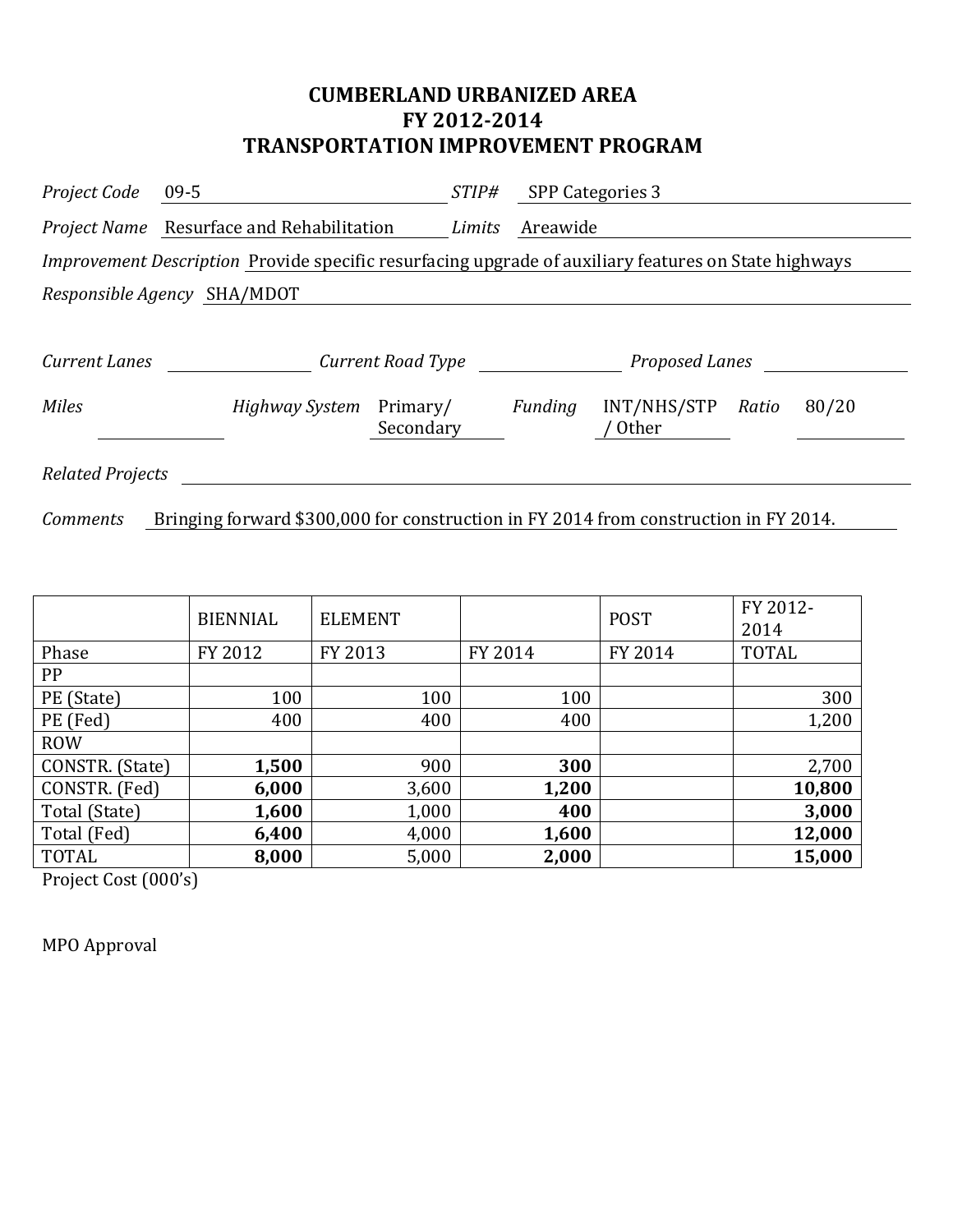## **CUMBERLAND URBANIZED AREA FY 2012-2014 TRANSPORTATION IMPROVEMENT PROGRAM**

| Project Code                                                                                  | $09-6$                                                              | <i>STIP#</i>      |          | <b>SPP Categories 4</b>    |       |       |  |
|-----------------------------------------------------------------------------------------------|---------------------------------------------------------------------|-------------------|----------|----------------------------|-------|-------|--|
|                                                                                               | <i>Project Name</i> Bridge Replacement Rehabilitation <i>Limits</i> |                   | Areawide |                            |       |       |  |
| Improvement Description Provide major upgrade and maintenance of structures on State highways |                                                                     |                   |          |                            |       |       |  |
| Responsible Agency SHA/MDOT                                                                   |                                                                     |                   |          |                            |       |       |  |
|                                                                                               |                                                                     |                   |          |                            |       |       |  |
| Current Lanes                                                                                 |                                                                     | Current Road Type |          | Proposed Lanes             |       |       |  |
| <b>Miles</b>                                                                                  | <i>Highway System</i> Primary/                                      | Secondary         | Funding  | INT/NHS/STP<br>BR-BH/Other | Ratio | 80/20 |  |
| <b>Related Projects</b>                                                                       |                                                                     |                   |          |                            |       |       |  |

*Comments* Bringing forward \$1,000,000 for preliminary engineering in FY 2012 from construction in FY 2014.

|                 | <b>BIENNIAL</b> | <b>ELEMENT</b> |         | <b>POST</b> | FY 2012-<br>2014 |
|-----------------|-----------------|----------------|---------|-------------|------------------|
| Phase           | FY 2012         | FY 2013        | FY 2014 | FY 2014     | <b>TOTAL</b>     |
| PP              |                 |                |         |             |                  |
| PE (State)      | 300             | 100            | 100     |             | 500              |
| PE (Fed)        | 1,200           | 400            | 400     |             | 2,000            |
| <b>ROW</b>      |                 |                |         |             |                  |
| CONSTR. (State) | 900             | 500            | 300     |             | 1,700            |
| CONSTR. (Fed)   | 3,600           | 2,000          | 1,200   |             | 6,800            |
| Total (State)   | 1,200           | 600            | 400     |             | 2,200            |
| Total (Fed)     | 4,800           | 2,400          | 1,600   |             | 8,800            |
| <b>TOTAL</b>    | 6,000           | 3,000          | 2,000   |             | 11,000           |

Project Cost (000's)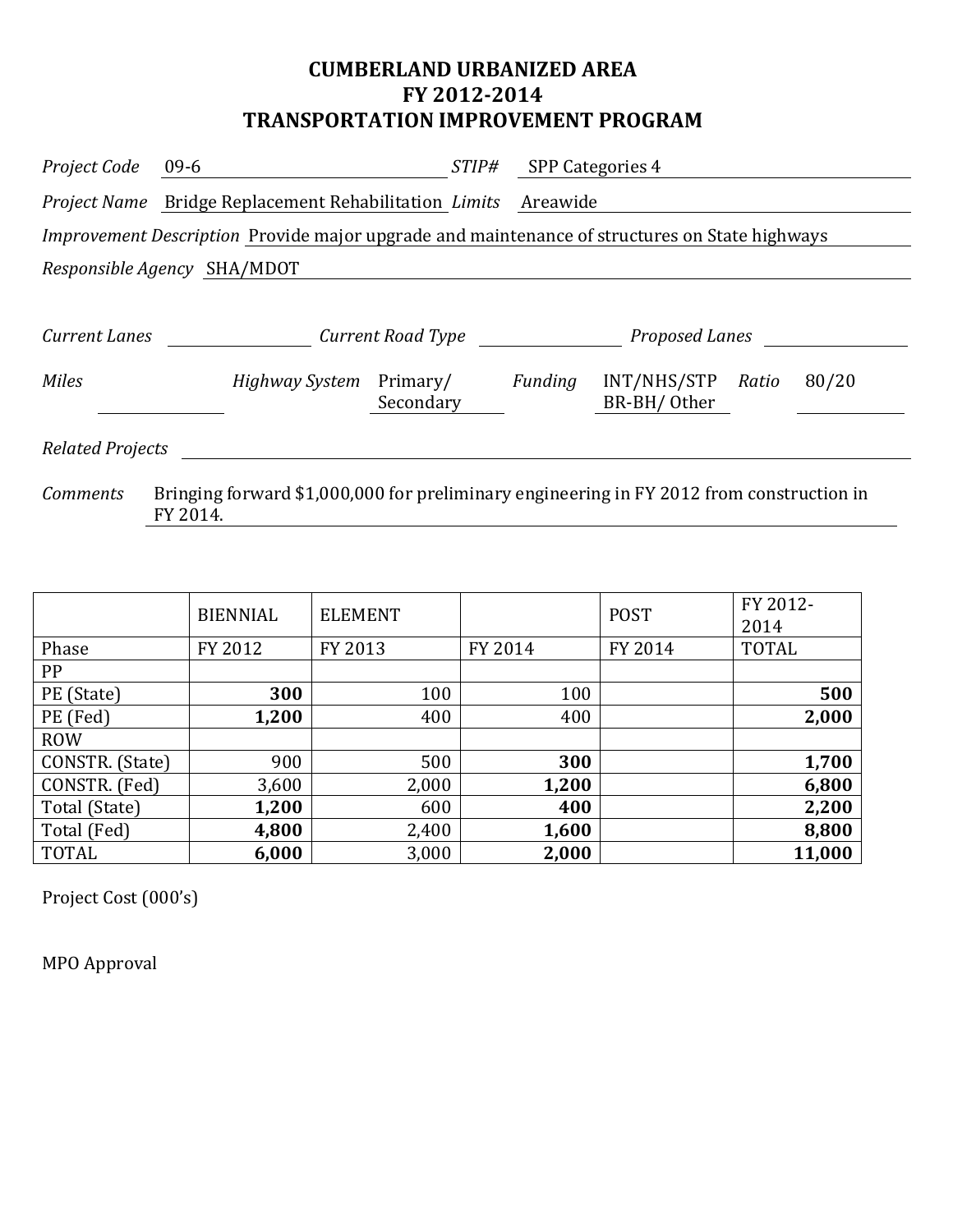## **CUMBERLAND METROPOLITAN PLANNING ORGANIZATION FY 2012-2015 TRANSPORTATION IMPROVEMENT PROGRAM OPERATING**

| Project Code                                                                                         |                                               | STIP# | MTA-0P-12-01 |  |  |
|------------------------------------------------------------------------------------------------------|-----------------------------------------------|-------|--------------|--|--|
|                                                                                                      | <b>Small Urban Transit System</b>             |       |              |  |  |
|                                                                                                      | <i>Project Name</i> (Allegany County Transit) |       |              |  |  |
| <i>Improvement Description</i> Operating Assistance for transit services provided by Allegany County |                                               |       |              |  |  |
| Responsible Agency MDOT/MTA                                                                          |                                               |       |              |  |  |
|                                                                                                      |                                               |       |              |  |  |

*Funding* Various *Ratio* Variable

*Comments/* Transferring \$55,640 From Section 5307 federal Operating funds to the capital program for *MPO App.* fuel costs.

| Funding         | Funding | FY 2012 | FY 2013   | FY 2014          | FY 2015   | FY 2012- FY 2015 |
|-----------------|---------|---------|-----------|------------------|-----------|------------------|
| Type            | Source  |         |           |                  |           |                  |
|                 | Federal | 473,022 | 528,622   | 528,622          | 528,622   | 2,058,888        |
| Section<br>5307 | State   | 159,133 | 177,851   | 177,851          | 177,851   | 692,686          |
|                 | Local   | 313,889 | 350,811   | 350,811          | 350,811   | 1,366,322        |
| Section<br>5311 | Federal | 0       | 0         | 0                |           |                  |
|                 | State   | 3,190   | 3,190     | 3190             | 3,190     | 12,760           |
|                 | Local   | 0       | 0         | 0                | 0         |                  |
|                 | Federal | 0       | 0         | 0                |           |                  |
| <b>SSTAP</b>    | State   | 3,190   | 3,190     | 3190             | 3,190     | 12,760           |
|                 | Local   | 0       | 0         | $\boldsymbol{0}$ | 0         |                  |
| Total           |         | 952,424 | 1,063,664 | 1,063,664        | 1,063,664 | 4,143,416        |